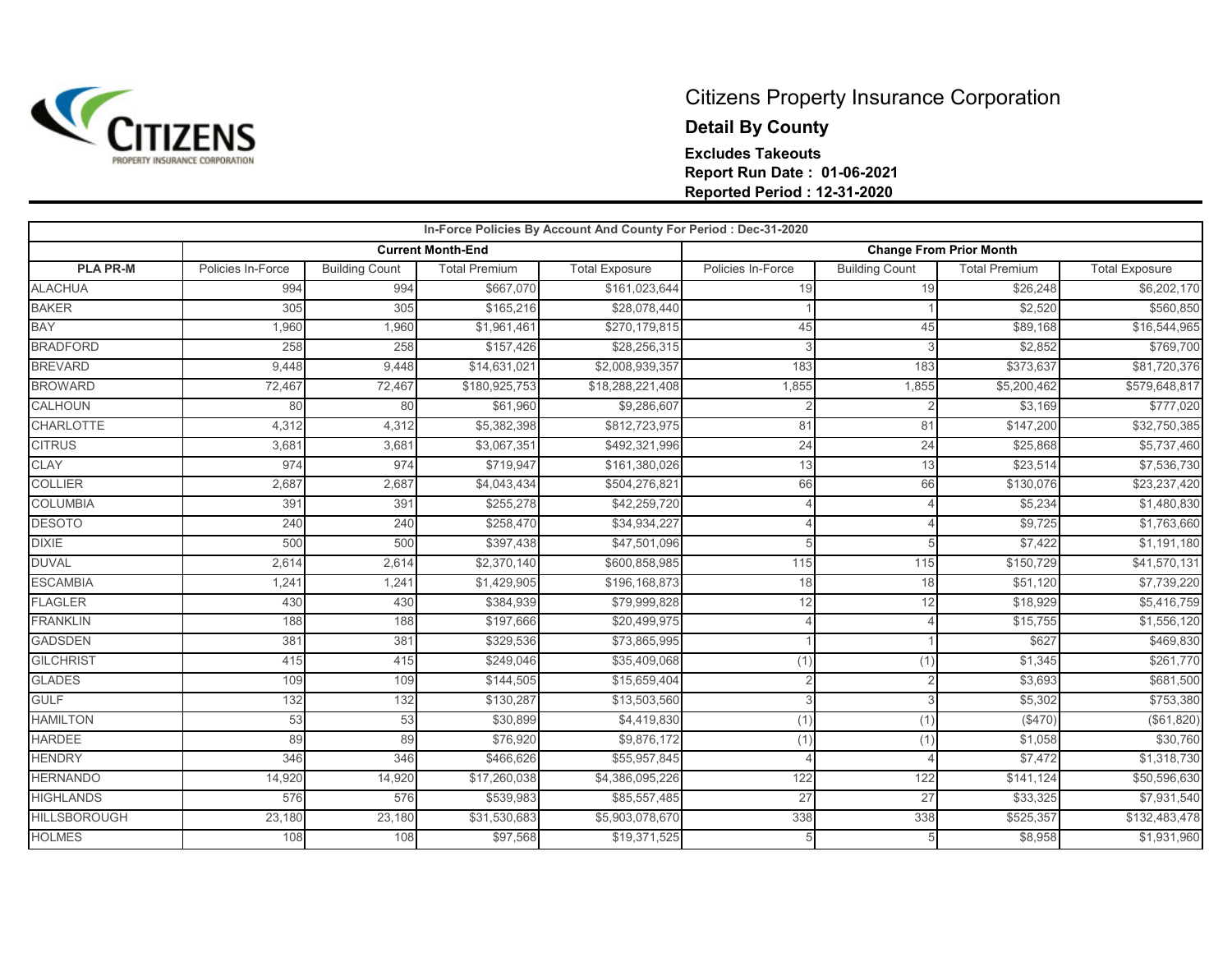| <b>Total</b>        | 407,325 | 407,325 | \$799,311,763 | \$95,885,115,958 | 8,863          | 8,863          | \$21,188,772 | \$2,986,372,394 |
|---------------------|---------|---------|---------------|------------------|----------------|----------------|--------------|-----------------|
| <b>WASHINGTON</b>   | 213     | 213     | \$196,698     | \$27,322,346     |                |                | \$1,421      | \$281,970       |
| <b>WALTON</b>       | 501     | 501     | \$430,835     | \$51,119,754     | 8              | 8              | \$9,538      | \$1,649,590     |
| <b>WAKULLA</b>      | 346     | 346     | \$260,088     | \$35,263,214     |                |                | \$4,795      | \$350,720       |
| <b>VOLUSIA</b>      | 3,530   | 3,530   | \$3,354,616   | \$636,626,087    | 87             | 87             | \$108,593    | \$30,730,149    |
| <b>UNION</b>        | 76      | 76      | \$49,727      | \$8,420,303      | $\overline{2}$ | $\overline{2}$ | \$3,123      | \$552,860       |
| <b>TAYLOR</b>       | 635     | 635     | \$596,260     | \$75,924,575     | 15             | 15             | \$20,239     | \$3,560,590     |
| SUWANNEE            | 327     | 327     | \$209,412     | \$28,144,705     | $\mathcal{P}$  | $\overline{2}$ | \$5,833      | \$336,350       |
| <b>SUMTER</b>       | 426     | 426     | \$303,004     | \$49,205,917     | 13             | 13             | \$13,015     | \$2,711,390     |
| <b>ST LUCIE</b>     | 3,712   | 3,712   | \$5,825,409   | \$748,386,981    | 171            | 171            | \$356,607    | \$61,611,220    |
| <b>ST JOHNS</b>     | 1,433   | 1,433   | \$1,345,634   | \$271,928,850    | 8              | 8              | \$25,327     | \$5,853,888     |
| <b>SEMINOLE</b>     | 1,541   | 1,541   | \$1,954,702   | \$488,554,855    | 63             | 63             | \$95,064     | \$22,901,710    |
| <b>SARASOTA</b>     | 4,997   | 4,997   | \$5,215,211   | \$890,588,270    | 44             | 44             | \$112,462    | \$23,593,669    |
| <b>SANTA ROSA</b>   | 1,254   | 1,254   | \$1,307,045   | \$151,175,092    | 23             | 23             | \$46,199     | \$8,819,303     |
| <b>PUTNAM</b>       | 694     | 694     | \$448,307     | \$64,303,485     | 8              | 8              | \$11,858     | \$2,522,010     |
| <b>POLK</b>         | 2,392   | 2,392   | \$2,530,464   | \$427,695,834    | 68             | 68             | \$100,403    | \$22,226,710    |
| <b>PINELLAS</b>     | 59,928  | 59,928  | \$82,675,307  | \$14,628,941,324 | 901            | 901            | \$1,786,661  | \$384,567,442   |
| PASCO               | 16,264  | 16,264  | \$17,498,935  | \$3,687,461,870  | 215            | 215            | \$256,975    | \$77,194,646    |
| PALM BEACH          | 30,185  | 30,185  | \$62,754,318  | \$7,615,863,181  | 1,133          | 1,133          | \$3,084,924  | \$409,854,987   |
| <b>OSCEOLA</b>      | 1,748   | 1,748   | \$2,142,810   | \$491,491,052    | 122            | 122            | \$164,477    | \$43,890,735    |
| <b>ORANGE</b>       | 4,446   | 4,446   | \$5,648,160   | \$1,260,294,403  | 269            | 269            | \$345,639    | \$85,246,105    |
| <b>OKEECHOBEE</b>   | 255     | 255     | \$319,771     | \$36,355,623     | 13             | 13             | \$18,068     | \$3,991,650     |
| <b>OKALOOSA</b>     | 1,054   | 1,054   | \$1,351,501   | \$204,530,200    | 48             | 48             | \$106,977    | \$18,059,990    |
| NASSAU              | 695     | 695     | \$523,053     | \$89,700,730     |                |                | \$473        | \$547,530       |
| <b>MONROE</b>       | 234     | 234     | \$132,148     | \$41,255,037     |                |                | \$5,423      | \$2,162,520     |
| MIAMI-DADE          | 101,964 | 101,964 | \$306,612,112 | \$25,633,576,233 | 2,197          | 2,197          | \$6,541,204  | \$576,514,138   |
| <b>MARTIN</b>       | 1,812   | 1,812   | \$3,696,763   | \$371,359,897    | 64             | 64             | \$230,439    | \$30,106,060    |
| <b>MARION</b>       | 1,948   | 1,948   | \$1,293,584   | \$243,309,617    | 16             | 16             | \$18,280     | \$5,672,230     |
| <b>MANATEE</b>      | 6,232   | 6,232   | \$6,748,530   | \$1,052,187,548  | 77             | 77             | \$155,335    | \$36,900,286    |
| <b>MADISON</b>      | 129     | 129     | \$76,078      | \$12,167,439     |                |                | \$952        | \$167,100       |
| LIBERTY             | 87      | 87      | \$48,004      | \$7,297,930      |                |                | \$619        | \$148,000       |
| LEVY                | 1,061   | 1,061   | \$768,982     | \$101,245,905    | 17             | 17             | \$20,817     | \$2,836,780     |
| LEON                | 900     | 900     | \$613,870     | \$170,894,008    | 17             | 17             | \$13,337     | \$5,198,370     |
| LEE                 | 8,250   | 8,250   | \$9,196,128   | \$1,143,395,844  | 176            | 176            | \$311,344    | \$57,577,932    |
| LAKE                | 2,377   | 2,377   | \$1,946,105   | \$334,043,557    | 61             | 61             | \$78,707     | \$25,856,283    |
| <b>LAFAYETTE</b>    | 76      | 76      | \$43,114      | \$5,875,976      |                |                | \$2,095      | \$143,000       |
| <b>JEFFERSON</b>    | 188     | 188     | \$114,930     | \$19,473,510     | (3)            | (3)            | (\$1,945)    | (\$323,550)     |
| <b>JACKSON</b>      | 345     | 345     | \$341,229     | \$64,619,150     | $\circ$        | Q              | \$16,060     | \$3,358,570     |
| <b>INDIAN RIVER</b> | 1,991   | 1,991   | \$2,805,955   | \$325,409,768    | 48             | 48             | \$106,015    | \$16,397,910    |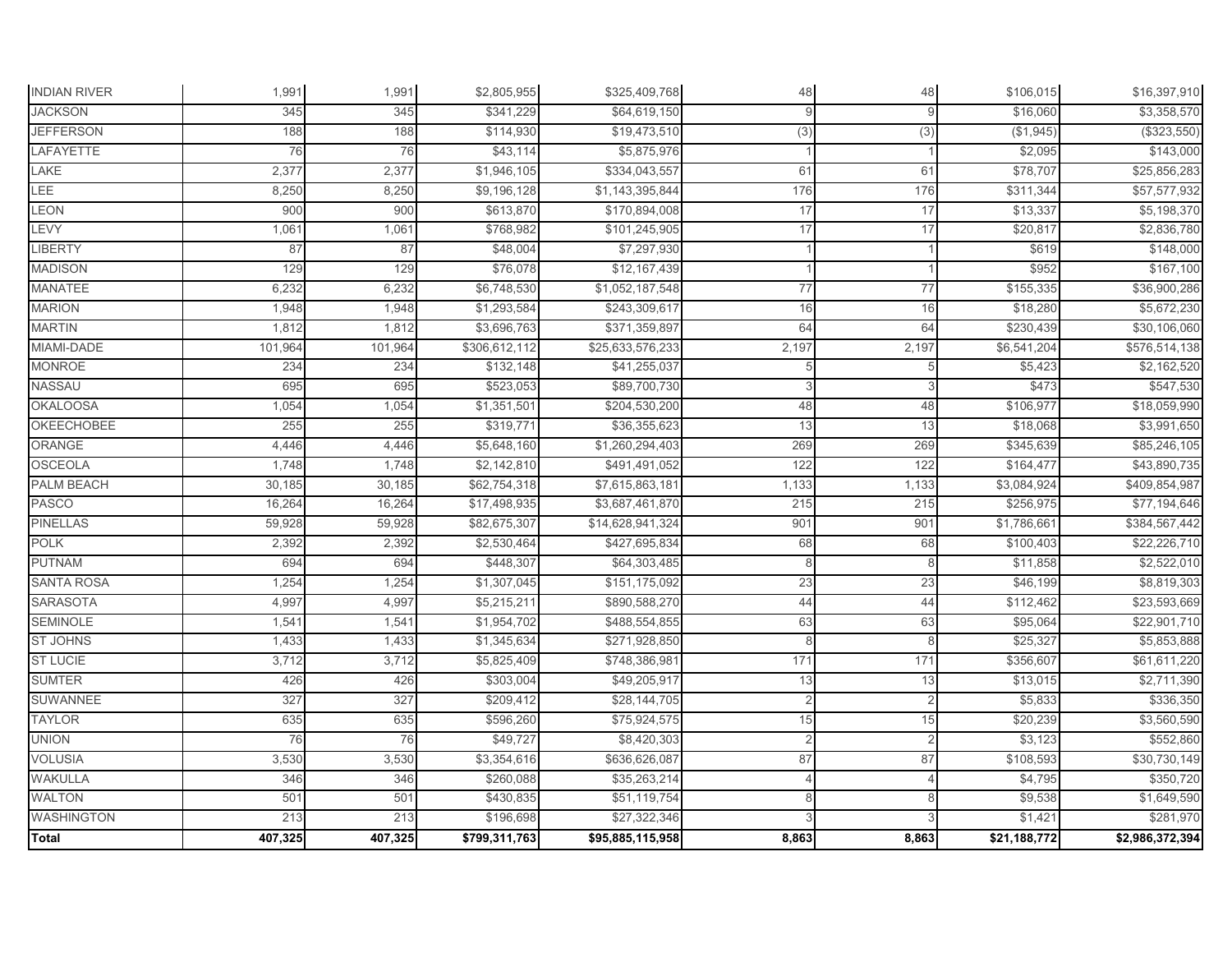| <b>COASTAL PR-W</b> | Policies In-Force | <b>Building Count</b> | <b>Total Premium</b> | <b>Total Exposure</b> | Policies In-Force | <b>Building Count</b> | <b>Total Premium</b> | <b>Total Exposure</b> |
|---------------------|-------------------|-----------------------|----------------------|-----------------------|-------------------|-----------------------|----------------------|-----------------------|
| <b>BAY</b>          | 533               | 533                   | \$850,440            | \$144,846,600         | (14)              | (14)                  | (\$38,073)           | (\$4,521,260)         |
| <b>BREVARD</b>      | 325               | 325                   | \$560,266            | \$119,664,570         | (20)              | (20)                  | (\$52,791            | (\$5,012,380)         |
| <b>BROWARD</b>      | 10,011            | 10,011                | \$24,167,175         | \$3,695,397,329       | (37)              | (37)                  | (\$317,654)          | (\$872, 234)          |
| <b>CHARLOTTE</b>    | 273               | 273                   | \$625,457            | \$120,144,310         | (8)               | (8)                   | (\$15,345)           | (\$2,372,070)         |
| <b>COLLIER</b>      | 863               | 863                   | \$1,734,648          | \$345,838,137         | (26)              | (26)                  | (\$75,667            | (\$7,714,520)         |
| <b>DUVAL</b>        | 183               | 183                   | \$200,001            | \$84,423,080          | (8)               | (8)                   | (\$14,703)           | (\$4, 193, 890)       |
| <b>ESCAMBIA</b>     | 1,402             | 1,402                 | \$2,564,394          | \$571,682,340         | (99)              | (99)                  | (\$348,420)          | (\$38,585,390)        |
| <b>FLAGLER</b>      | 332               | 332                   | \$362,254            | \$117,037,720         | (6)               | (6)                   | (\$14,970)           | (\$2,419,720)         |
| <b>FRANKLIN</b>     | 282               | 282                   | \$780,495            | \$128,530,570         | (3)               | (3)                   | (\$11,454)           | (\$1,312,020)         |
| <b>GULF</b>         | 146               | 146                   | \$336,287            | \$54,409,080          | (8)               | (8)                   | (\$39,363            | (\$4,210,040)         |
| <b>HERNANDO</b>     | 52                | 52                    | \$66,244             | \$18,785,330          | (1)               | (1)                   | (\$2,082)            | (\$425,850)           |
| <b>INDIAN RIVER</b> | 168               | 168                   | \$446,560            | \$73,982,510          | (3)               | (3)                   | (\$8,919)            | \$158,910             |
| LEE                 | 2,293             | 2,293                 | \$4,994,798          | \$844,163,93          | (29)              | (29)                  | (\$63,625)           | (\$8,041,620)         |
| LEVY                | 85                | 85                    | \$98,647             | \$27,644,950          | (3)               | (3)                   | (\$6,773)            | (\$1,145,830)         |
| <b>MANATEE</b>      | 362               | 362                   | \$777,222            | \$143,476,820         | (5)               | (5)                   | (\$9,539)            | (\$252,560)           |
| MIAMI-DADE          | 11,970            | 11,970                | \$33,362,981         | \$5,802,205,156       | 30                | 30                    | \$95,869             | \$45,058,292          |
| <b>MONROE</b>       | 13,298            | 13,298                | \$45,111,512         | \$5,524,547,713       | 73                | 73                    | \$295,794            | \$49,911,960          |
| <b>NASSAU</b>       | 113               | 113                   | \$99,346             | \$46,228,880          | (10)              | (10)                  | (\$17,923)           | (\$5,527,020)         |
| <b>OKALOOSA</b>     | 187               | 187                   | \$359,072            | \$47,466,590          | (7)               | (7)                   | (\$31,478)           | ( \$3,364,450)        |
| PALM BEACH          | 6,097             | 6,097                 | \$15,042,519         | \$2,268,321,872       | (72)              | (72)                  | (\$320, 155)         | (\$11,055,562)        |
| <b>PASCO</b>        | 347               | 347                   | \$296,285            | \$61,260,620          | (9)               | (9)                   | (\$17,616)           | (\$3,704,740)         |
| <b>PINELLAS</b>     | 1,435             | 1,435                 | \$2,860,117          | \$582,914,608         | (59)              | (59)                  | (\$170,718)          | (\$24,347,264)        |
| <b>SANTA ROSA</b>   | 342               | 342                   | \$852,983            | \$154,974,230         | (12)              | (12)                  | (\$36,951            | (\$4,969,830)         |
| <b>SARASOTA</b>     | 5,038             | 5,038                 | \$6,114,832          | \$1,790,263,442       | (180)             | (180)                 | (\$328,935           | $(\$63,984,390)$      |
| <b>ST JOHNS</b>     | 212               | 212                   | \$241,947            | \$90,558,300          | (12)              | (12)                  | (\$18,658)           | (\$3,350,160)         |
| <b>ST LUCIE</b>     | 168               | 168                   | \$202,954            | \$24,653,11           | (5)               | (5)                   | $($ \$608)           | (\$356, 850)          |
| <b>VOLUSIA</b>      | 964               | 964                   | \$890,480            | \$312,179,57          | (58)              | (58)                  | (\$83,830            | (\$20,082,810)        |
| <b>WAKULLA</b>      | 58                | 58                    | \$75,037             | \$16,847,060          | (1)               | (1)                   | (\$2,063)            | (\$397,300)           |
| <b>WALTON</b>       | 896               | 896                   | \$1,752,679          | \$350,658,655         | (23)              | (23)                  | (\$68,545)           | (\$5,705,720)         |
| Total               | 58,435            | 58,435                | \$145,827,632        | \$23,563,107,085      | (615)             | (615)                 | (\$1,725,195)        | ( \$132, 796, 318)    |
|                     |                   |                       |                      |                       |                   |                       |                      |                       |
| <b>COASTAL PR-M</b> | Policies In-Force | <b>Building Count</b> | <b>Total Premium</b> | <b>Total Exposure</b> | Policies In-Force | <b>Building Count</b> | <b>Total Premium</b> | <b>Total Exposure</b> |
| <b>BAY</b>          | 252               | 252                   | \$371,343            | \$30,283,268          |                   |                       | \$6,775              | \$997,052             |
| <b>BREVARD</b>      | 570               | 570                   | \$755,709            | \$73,273,664          |                   |                       | \$5,052              | \$1,089,290           |
| <b>BROWARD</b>      | 17,067            | 17,067                | \$45,261,259         | \$3,223,806,799       | 436               | 436                   | \$1,608,872          | \$122,512,329         |
| <b>CHARLOTTE</b>    | 121               | 121                   | \$276,290            | \$26,556,110          |                   | $\Omega$              | \$1,009              | \$189,230             |
| <b>COLLIER</b>      | 538               | 538                   | \$1,032,533          | \$96,143,328          | 11                | 11                    | \$37,882             | \$4,603,350           |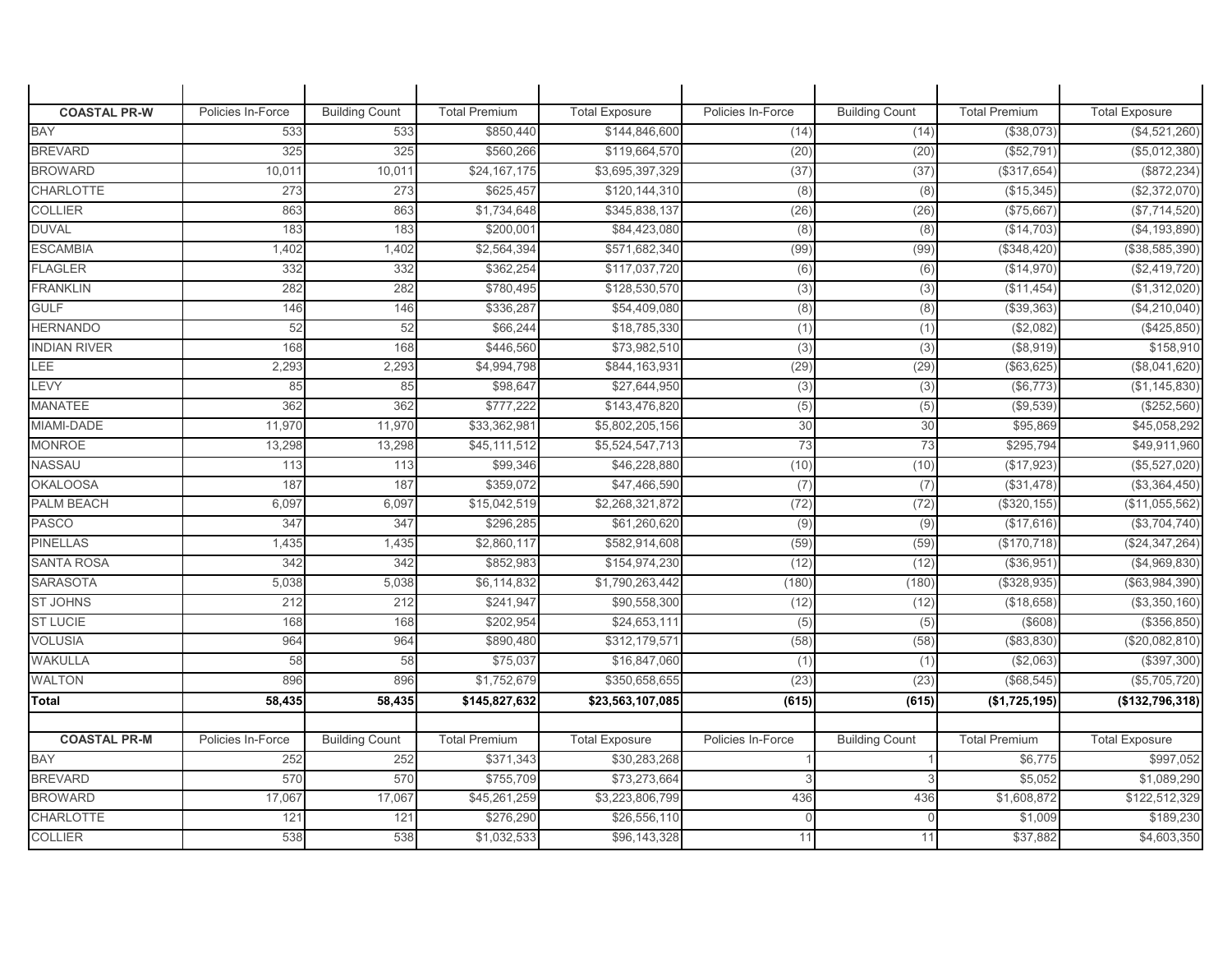| <b>DUVAL</b>        | 109               | 109                   | \$127,283            | \$23,300,340          |                   | 5                     | \$15,218             | \$2,848,320           |
|---------------------|-------------------|-----------------------|----------------------|-----------------------|-------------------|-----------------------|----------------------|-----------------------|
| <b>ESCAMBIA</b>     | 545               | 545                   | \$940,526            | \$119,276,340         | 16                | 16                    | \$37,917             | \$7,116,900           |
| <b>FLAGLER</b>      | 171               | 171                   | \$233,940            | \$30,143,984          | 8                 | 8                     | \$18,445             | \$3,032,700           |
| <b>FRANKLIN</b>     | 64                | 64                    | \$146,617            | \$10,777,580          | $\Omega$          | $\Omega$              | \$0                  | $\frac{6}{3}$         |
| <b>GULF</b>         | 61                | 61                    | \$149,082            | \$9,897,230           | $\cap$            | U                     | \$5,198              | \$505,910             |
| <b>HERNANDO</b>     | 459               | 459                   | \$951,396            | \$162,865,470         | (2)               | (2)                   | (\$6,401             | (\$364,720)           |
| <b>INDIAN RIVER</b> | 129               | 129                   | \$254,942            | \$22,770,880          | 3                 | 3                     | \$15,616             | \$1,092,800           |
| LEE                 | 1,482             | 1,482                 | \$2,749,615          | \$215,473,802         | 10                | 10                    | \$52,009             | \$6,427,217           |
| LEVY                | 40                | 40                    | \$86,951             | \$9,585,890           |                   |                       | \$3,248              | \$424,360             |
| <b>MANATEE</b>      | 189               | 189                   | \$406,015            | \$39,109,940          | (2)               | (2)                   | \$4,936              | \$1,547,590           |
| MIAMI-DADE          | 25,399            | 25,399                | \$73,753,482         | \$5,444,321,133       | 723               | 723                   | \$2,541,542          | \$186,596,873         |
| <b>MONROE</b>       | 1,856             | 1,856                 | \$6,710,801          | \$640,760,980         | 36                | 36                    | \$159,085            | \$19,152,510          |
| NASSAU              | 25                | 25                    | \$50,466             | \$8,522,220           | $\Omega$          |                       | \$423                | \$71,630              |
| <b>OKALOOSA</b>     | 62                | 62                    | \$70,688             | \$4,916,230           | $\cap$            | U                     | \$0                  | \$0                   |
| <b>PALM BEACH</b>   | 12,820            | 12,820                | \$32,794,399         | \$2,638,702,274       | 331               | 331                   | \$1,134,554          | \$96,934,990          |
| <b>PASCO</b>        | 2,374             | 2,374                 | \$3,493,754          | \$482,196,865         | 23                | 23                    | \$36,62              | \$8,087,990           |
| <b>PINELLAS</b>     | 1,729             | 1,729                 | \$4,021,275          | \$417,245,272         | 32                | 32                    | \$116,089            | \$12,353,295          |
| <b>SANTA ROSA</b>   | 86                | 86                    | \$217,063            | \$24,220,562          | 5                 | 5                     | \$22,055             | \$2,805,755           |
| <b>SARASOTA</b>     | 3,062             | 3,062                 | \$4,683,269          | \$590,749,606         | 36                | 36                    | \$95,576             | \$16,334,324          |
| <b>ST JOHNS</b>     | 100               | 100                   | \$142,105            | \$18,742,681          |                   |                       | \$1,160              | (\$177,400)           |
| <b>ST LUCIE</b>     | 466               | 466                   | \$770,819            | \$42,137,323          | $\Omega$          | $\Omega$              | \$3,275              | \$1,393,160           |
| <b>VOLUSIA</b>      | 1,665             | 1,665                 | \$2,028,867          | \$292,595,073         | 41                | 41                    | \$76,791             | \$15,523,330          |
| <b>WAKULLA</b>      | 18                | 18                    | \$34,568             | \$3,937,440           | $\Omega$          | $\Omega$              | \$827                | \$0                   |
| <b>WALTON</b>       | 268               | 268                   | \$448,792            | \$40,075,498          | $\overline{3)}$   | (3)                   | \$13,075             | \$1,462,700           |
| <b>Total</b>        | 71,727            | 71,727                | \$182,963,849        | \$14,742,387,782      | 1,715             | 1,715                 | \$6,006,849          | \$512,561,485         |
|                     |                   |                       |                      |                       |                   |                       |                      |                       |
| <b>COASTAL CR-W</b> | Policies In-Force | <b>Building Count</b> | <b>Total Premium</b> | <b>Total Exposure</b> | Policies In-Force | <b>Building Count</b> | <b>Total Premium</b> | <b>Total Exposure</b> |
| <b>BAY</b>          | 5                 | 6                     | \$37,969             | \$9,822,000           | $\Omega$          | $\Omega$              | \$0                  | \$0                   |
| <b>BREVARD</b>      | 15                | 39                    | \$137,669            | \$41,716,000          |                   |                       | \$228                | \$98,000              |
| <b>BROWARD</b>      | 490               | 958                   | \$4,727,703          | \$801,503,080         | (2)               | (2)                   | (\$4,904)            | \$2,177,000           |
| <b>CHARLOTTE</b>    |                   |                       | \$36,631             | \$9,518,000           | $\Omega$          |                       | \$0                  | \$0                   |
| <b>COLLIER</b>      | 37                | 95                    | \$732,620            | \$193,091,200         | $\cap$            | $\Omega$              | \$2,494              | \$416,000             |
| <b>DUVAL</b>        |                   |                       | \$18,010             | \$2,238,000           | $\cap$            | $\Omega$              | \$0                  | $\frac{6}{3}$         |
| <b>ESCAMBIA</b>     | 3                 |                       | \$61,987             | \$23,204,000          | $\overline{0}$    | $\mathbf 0$           | \$0                  | $\frac{6}{3}$         |
| <b>GULF</b>         | 3                 | 5                     | \$2,019              | \$455,000             | $\Omega$          | $\Omega$              | \$0                  | \$0                   |
| <b>INDIAN RIVER</b> | 11                | 26                    | \$141,881            | \$28,433,000          | $\Omega$          | <sup>0</sup>          | \$1,381              | \$210,000             |
| LEE                 | 51                | 102                   | \$774,332            | \$205,583,600         | $\Omega$          | $\Omega$              | (\$1,449)            | (\$839,000)           |
| <b>MANATEE</b>      |                   | 15                    | \$194,912            | \$45,037,000          | $\cap$            | $\Omega$              | \$4,438              | \$1,479,000           |
| MIAMI-DADE          | 637               | 1,077                 | \$8,773,589          | \$1,497,555,153       | (1)               | (1)                   | (\$23,112)           | \$2,548,000           |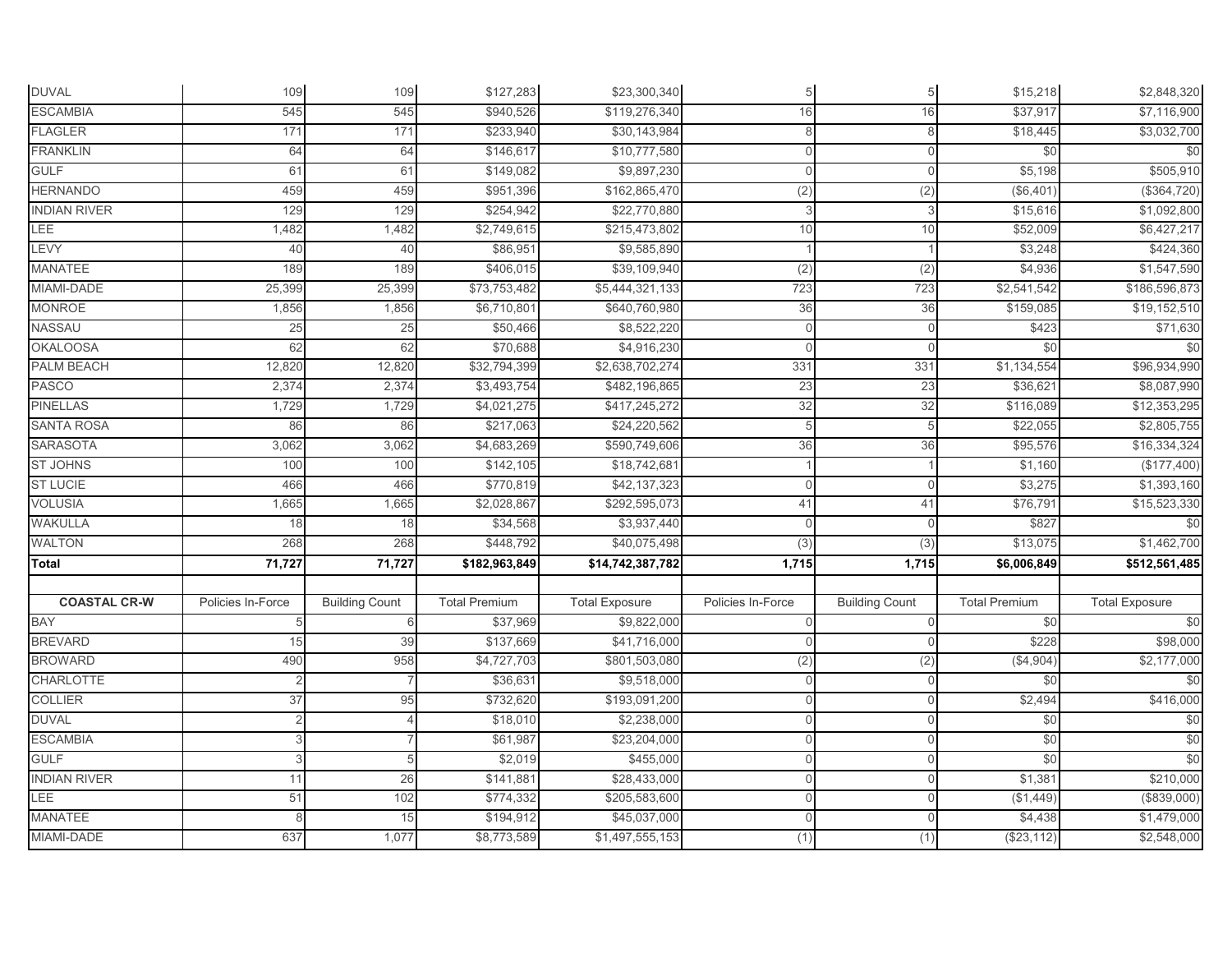| <b>MONROE</b>        | 125               | 365                   | \$3,999,029          | \$485,188,785         |                   | $\overline{7}$        | \$188,314            | \$23,906,000          |
|----------------------|-------------------|-----------------------|----------------------|-----------------------|-------------------|-----------------------|----------------------|-----------------------|
| <b>NASSAU</b>        |                   |                       | \$6,614              | \$422,000             | $\cap$            | $\Omega$              | \$0                  | \$0                   |
| <b>OKALOOSA</b>      |                   |                       | \$28,859             | \$2,057,000           | $\cap$            |                       | \$654                | \$35,000              |
| PALM BEACH           | 330               | 928                   | \$4,366,917          | \$777,136,002         |                   | 3                     | \$12,755             | \$2,208,000           |
| <b>PASCO</b>         |                   |                       | \$686                | \$115,000             | $\cap$            | $\Omega$              | \$0                  | \$0                   |
| <b>PINELLAS</b>      | 50                | 79                    | \$690,458            | \$174,053,100         |                   |                       | \$14,561             | \$5,682,000           |
| <b>SANTA ROSA</b>    | $\mathfrak{p}$    | 3                     | \$3,682              | \$505,000             | $\Omega$          | $\Omega$              | \$508                | \$56,000              |
| <b>SARASOTA</b>      | 31                | 168                   | \$603,866            | \$210,477,209         | (1)               | (3)                   | (\$14, 745)          | (\$5,773,000)         |
| <b>ST JOHNS</b>      | $\Delta$          | 11                    | \$42,399             | \$3,843,900           | $\Omega$          | $\Omega$              | \$0                  | \$0                   |
| <b>ST LUCIE</b>      | 19                | 91                    | \$325,883            | \$52,434,250          | $\mathbf{0}$      | $\Omega$              | \$6,763              | \$1,623,000           |
| <b>VOLUSIA</b>       |                   | 16                    | \$65,351             | \$33,182,000          | $\Omega$          | $\Omega$              | \$793                | \$520,000             |
| <b>WALTON</b>        | 19                | 38                    | \$44,215             | \$8,106,000           | $\Omega$          | $\Omega$              | \$49                 | \$12,000              |
| Total                | 1,857             | 4,051                 | \$25,817,281         | \$4,605,676,279       | (1)               | 5                     | \$188,728            | \$34,358,000          |
|                      |                   |                       |                      |                       |                   |                       |                      |                       |
| <b>COASTAL CR-M</b>  | Policies In-Force | <b>Building Count</b> | <b>Total Premium</b> | <b>Total Exposure</b> | Policies In-Force | <b>Building Count</b> | <b>Total Premium</b> | <b>Total Exposure</b> |
| <b>BROWARD</b>       | 31                | 48                    | \$671,193            | \$149,328,200         | $\Omega$          | $\Omega$              | \$3,830              | \$1,303,400           |
| <b>COLLIER</b>       |                   |                       | \$8,166              | \$904,000             | $\Omega$          | $\Omega$              | \$0                  | \$0                   |
| <b>INDIAN RIVER</b>  |                   |                       | \$23,812             | \$8,417,500           | $\Omega$          |                       | \$0                  | \$0                   |
| LEE                  |                   |                       | \$6,382              | \$2,908,800           | $\Omega$          | $\Omega$              | \$0                  | \$0                   |
| MIAMI-DADE           | 61                | 102                   | \$1,492,541          | \$318,173,283         | O                 | 0                     | \$3,102              | \$577,600             |
| <b>MONROE</b>        | 6                 | 13                    | \$180,268            | \$25,357,800          | O                 |                       | \$0                  | \$0                   |
| <b>PALM BEACH</b>    | 18                | 122                   | \$409,927            | \$107,388,300         | $\mathbf 0$       | $\Omega$              | \$241                | \$23,100              |
| <b>PINELLAS</b>      | 5                 | 5                     | \$23,933             | \$6,660,800           | $\mathbf 0$       | 0                     | \$0                  | \$0                   |
| <b>SARASOTA</b>      |                   | 14                    | \$102,924            | \$9,886,500           | $\Omega$          | $\Omega$              | \$0                  | \$0                   |
| <b>VOLUSIA</b>       |                   |                       | \$2,583              | \$1,141,100           | $\cap$            | $\Omega$              | \$0                  | \$0                   |
| <b>Total</b>         | $\overline{127}$  | 310                   | \$2,921,729          | \$630,166,283         | n                 | 0                     | \$7,173              | \$1,904,100           |
| <b>COASTAL CNR-W</b> | Policies In-Force | <b>Building Count</b> | <b>Total Premium</b> | <b>Total Exposure</b> | Policies In-Force | <b>Building Count</b> | <b>Total Premium</b> | <b>Total Exposure</b> |
| <b>BAY</b>           | 41                | 49                    | \$197,835            | \$25,141,233          | $\Omega$          | $\Omega$              | \$302                | \$45,000              |
| <b>BREVARD</b>       | 40                | 66                    | \$216,750            | \$23,186,000          |                   |                       | \$13,467             | \$1,395,000           |
| <b>BROWARD</b>       | 453               | 560                   | \$2,995,618          | \$313,641,646         | (4)               | (4)                   | (\$23,447            | (\$1,515,000)         |
| CHARLOTTE            |                   | 30                    | \$127,574            | \$14,328,000          | $\cap$            | $\Omega$              | \$2,293              | \$302,000             |
| <b>COLLIER</b>       | 53                | 73                    | \$386,540            | \$44,099,664          | $\Omega$          | $\Omega$              | \$0                  | \$0                   |
| <b>DUVAL</b>         | 3                 | 3                     | \$3,798              | \$534,000             | $\Omega$          | $\Omega$              | \$0                  | \$0                   |
| <b>ESCAMBIA</b>      | 132               | 175                   | \$530,272            | \$86,823,788          | $\Omega$          | (1)                   | \$1,789              | \$228,600             |
| <b>FLAGLER</b>       | 8                 | 13                    | \$25,221             | \$3,583,000           | $\Omega$          | $\Omega$              | \$0                  | \$0                   |
| <b>FRANKLIN</b>      |                   |                       | \$5,379              | \$688,000             | $\Omega$          | $\Omega$              | \$24                 | \$5,000               |
| <b>GULF</b>          |                   |                       | \$4,572              | \$881,000             | $\cap$            | $\Omega$              | \$0                  | \$0                   |
| <b>HERNANDO</b>      |                   |                       | \$3,988              | \$366,500             | $\Omega$          | $\Omega$              | \$0                  | \$0                   |
|                      |                   |                       |                      |                       |                   |                       |                      |                       |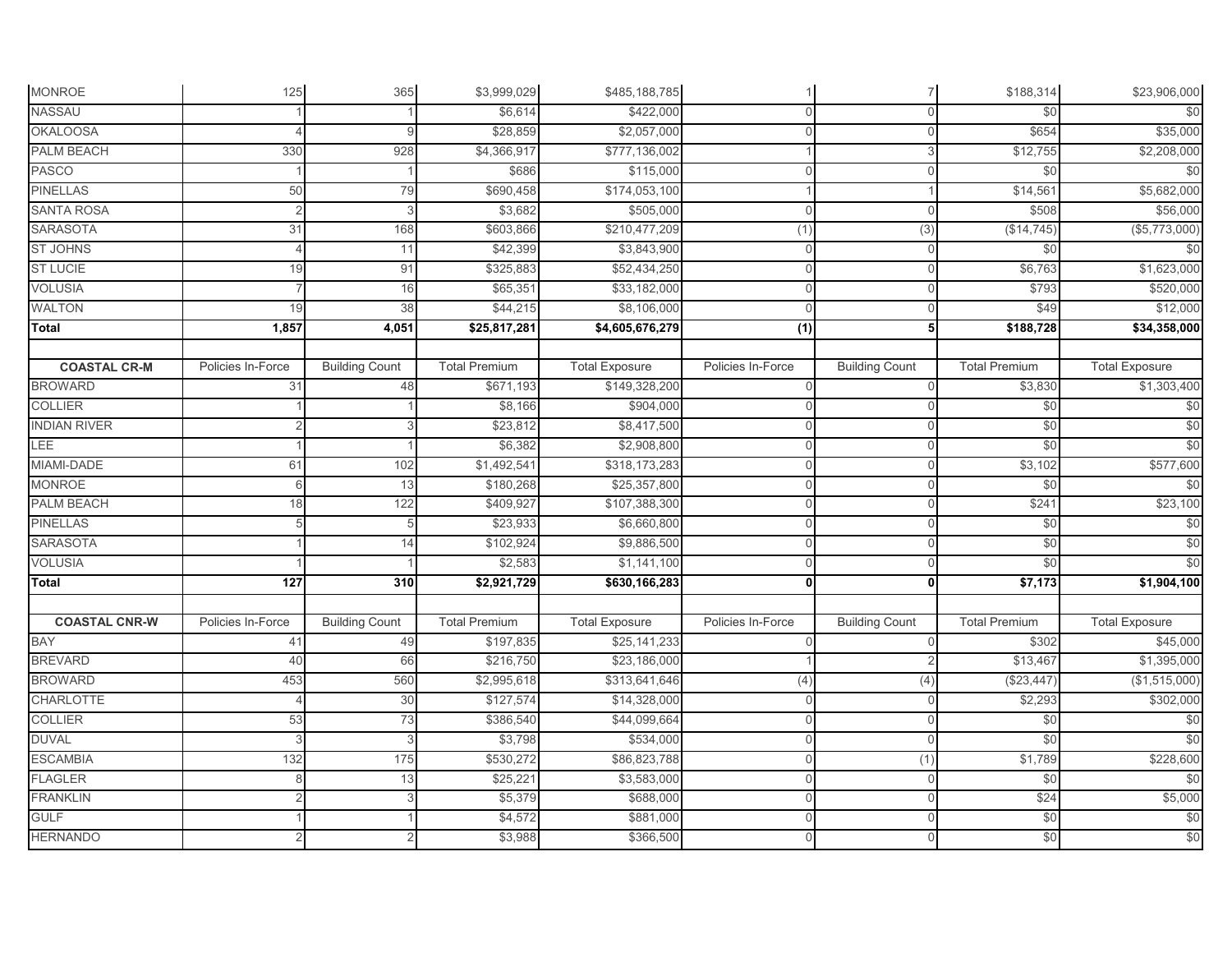| <b>INDIAN RIVER</b>  | 14                | 19                    | \$64,634             | \$5,266,595             | (1)               | (1)                   | (\$10,350)           | (\$588,000)           |
|----------------------|-------------------|-----------------------|----------------------|-------------------------|-------------------|-----------------------|----------------------|-----------------------|
| LEE                  | 68                | 264                   | \$1,000,060          | \$108,075,186           | (1)               | $\overline{(2)}$      | (\$3,984)            | (\$516,000)           |
| <b>MANATEE</b>       | 11                | 16                    | \$87,678             | \$9,434,000             | $\Omega$          |                       | \$1,376              | \$158,000             |
| MIAMI-DADE           | 375               | 479                   | \$3,340,901          | \$291,206,873           |                   |                       | \$5,169              | \$664,000             |
| <b>MONROE</b>        | 637               | 1,215                 | \$11,007,593         | \$614,950,916           | (7)               | (8)                   | (\$75,627)           | (\$3,465,000)         |
| <b>OKALOOSA</b>      | 9                 | 10                    | \$49,687             | \$4,836,000             | $\Omega$          |                       | \$0                  | \$0                   |
| <b>PALM BEACH</b>    | 517               | 644                   | \$3,318,321          | \$342,031,040           | (4)               | (7)                   | (\$28,373)           | (\$2,153,000)         |
| <b>PASCO</b>         | 6                 | 6                     | \$11,798             | \$1,442,000             | $\Omega$          | U                     | \$0                  | \$0                   |
| <b>PINELLAS</b>      | 27                | 55                    | \$180,760            | \$26,107,600            | $\Omega$          |                       | \$288                | \$80,000              |
| <b>SANTA ROSA</b>    | 15                | 16                    | \$47,620             | \$6,222,600             | $\mathbf 0$       | 0                     | \$163                | \$16,000              |
| <b>SARASOTA</b>      | 55                | 85                    | \$290,838            | \$42,968,505            | $\Omega$          | 0                     | \$1,622              | \$126,000             |
| <b>ST LUCIE</b>      |                   |                       | \$4,026              | \$350,000               | $\Omega$          |                       | \$0                  | \$0                   |
| <b>VOLUSIA</b>       | 28                | 35                    | \$69,343             | \$16,632,395            | 0                 |                       | \$1,753              | \$677,795             |
| <b>WALTON</b>        | 14                | 19                    | \$59,280             | \$10,792,000            | ſ                 |                       | \$0                  | \$0                   |
| <b>Total</b>         | 2,516             | 3,839                 | \$24,030,086         | \$1,993,588,541         | (15)              | (20)                  | (\$113,535)          | (\$4,539,605)         |
|                      |                   |                       |                      |                         |                   |                       |                      |                       |
| <b>COASTAL CNR-M</b> | Policies In-Force | <b>Building Count</b> | <b>Total Premium</b> | <b>Total Exposure</b>   | Policies In-Force | <b>Building Count</b> | <b>Total Premium</b> | <b>Total Exposure</b> |
| <b>BREVARD</b>       |                   |                       | \$21,256             | \$4,777,400             | $\Omega$          |                       | \$275                | \$57,200              |
| <b>BROWARD</b>       | $\mathfrak{D}$    |                       | \$12,325             | \$1,265,000             | $\mathbf 0$       | U                     | \$122                | \$5,300               |
| <b>ESCAMBIA</b>      |                   |                       | \$2,468              | \$284,100               | $\Omega$          | U                     | \$0                  | \$0                   |
| LEVY                 |                   |                       | \$21,070             | \$1,925,100             | $\Omega$          | U                     | \$0                  | \$0                   |
| MIAMI-DADE           |                   |                       | \$33,267             | $\overline{$4,635,200}$ | $\Omega$          | $\Omega$              | \$0                  | \$0                   |
| <b>MONROE</b>        |                   |                       | \$32,045             | \$2,256,000             | $\Omega$          | $\Omega$              | \$0                  | \$0                   |
| PALM BEACH           |                   |                       | \$28,138             | \$2,559,600             | $\Omega$          | 0                     | \$0                  | \$0                   |
| <b>PINELLAS</b>      |                   | 6                     | \$16,297             | \$1,476,000             | $\Omega$          | 0                     | \$0                  | \$0                   |
| <b>SANTA ROSA</b>    |                   |                       | \$1,392              | \$152,400               | O                 | 0                     | \$0                  | \$0                   |
| <b>ST LUCIE</b>      |                   |                       | \$2,253              | \$400,000               |                   | U                     | \$0                  | \$0                   |
| Total                | 25                | 40                    | \$170,511            | \$19,730,800            | $\mathbf{0}$      | $\mathbf{0}$          | \$397                | \$62,500              |
|                      |                   |                       |                      |                         |                   |                       |                      |                       |
| <b>CLA CR-M</b>      | Policies In-Force | <b>Building Count</b> | <b>Total Premium</b> | <b>Total Exposure</b>   | Policies In-Force | <b>Building Count</b> | <b>Total Premium</b> | <b>Total Exposure</b> |
| <b>ALACHUA</b>       |                   |                       | \$10,554             | \$2,257,100             | $\Omega$          | $\Omega$              | \$0                  | \$0                   |
| BAY                  |                   |                       | \$9,126              | \$884,200               | C                 |                       | \$0                  | \$0                   |
| <b>BREVARD</b>       | 13                | 48                    | \$170,495            | \$86,784,500            | $\Omega$          |                       | \$0                  | \$0                   |
| <b>BROWARD</b>       | 38                | 194                   | \$1,086,102          | \$329,387,400           | (1)               | (1)                   | (\$69,364)           | (\$8,274,900)         |
| <b>CHARLOTTE</b>     | $\Delta$          | 9                     | \$55,176             | \$12,421,800            | (1)               | (3)                   | (\$8,010)            | (\$1,100,100)         |
| <b>COLLIER</b>       | 17                | 76                    | \$449,534            | \$116,976,100           | $\Omega$          |                       | \$374                | \$70,400              |
| <b>DUVAL</b>         |                   |                       | \$13,990             | \$9,689,000             | $\Omega$          | $\Omega$              | \$0                  | \$0                   |
| <b>ESCAMBIA</b>      |                   |                       | \$27,643             | \$1,989,700             | $\Omega$          | U                     | \$0                  | \$0                   |
| <b>HERNANDO</b>      |                   | 6                     | \$58,580             | \$7,059,700             | $\Omega$          | 0                     | \$1,113              | \$173,500             |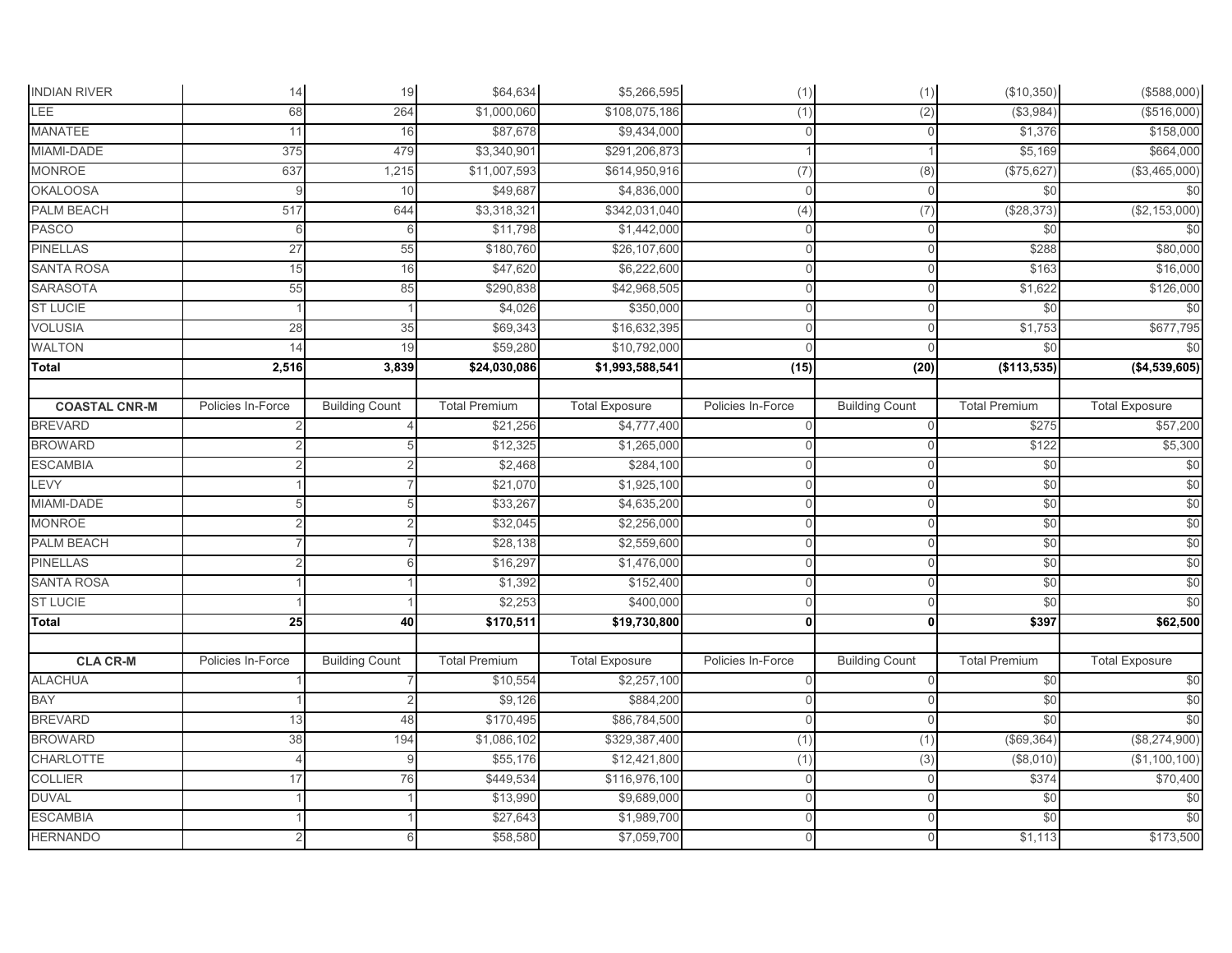| <b>HILLSBOROUGH</b> | 10                | 92                    | \$546,452            | \$95,955,200          | $\Omega$          | $\mathbf 0$           | \$2,494              | \$307,800             |
|---------------------|-------------------|-----------------------|----------------------|-----------------------|-------------------|-----------------------|----------------------|-----------------------|
| <b>INDIAN RIVER</b> |                   | 10                    | \$52,440             | \$12,986,100          | $\cap$            | $\Omega$              | \$0                  | \$0                   |
| LEE                 | 3                 | 28                    | \$57,872             | \$23,246,000          | $\Omega$          | $\mathbf{0}$          | $\frac{6}{3}$        | \$0                   |
| <b>LEON</b>         | $\mathcal{P}$     | $\Delta$              | \$8,889              | \$4,586,500           | $\Omega$          | $\Omega$              | \$0                  | \$0                   |
| <b>MANATEE</b>      |                   | 8                     | \$25,957             | \$3,140,500           | $\Omega$          | $\mathbf 0$           | \$0                  | \$0                   |
| <b>MARION</b>       |                   |                       | \$240                | \$44,900              | $\Omega$          | $\overline{0}$        | \$0                  | \$0                   |
| <b>MARTIN</b>       | 10                | 137                   | \$347,859            | \$103,656,810         | $\Omega$          | $\mathbf 0$           | \$240                | \$74,100              |
| MIAMI-DADE          | 339               | 823                   | \$5,553,234          | \$1,319,672,100       |                   |                       | \$71,912             | \$14,093,100          |
| NASSAU              |                   | 8                     | \$38,325             | \$3,999,300           | $\Omega$          | $\mathbf{0}$          | $\frac{6}{3}$        | \$0                   |
| <b>OKALOOSA</b>     | 9                 | 17                    | \$85,146             | \$19,337,700          | $\mathbf{0}$      | $\mathbf 0$           | \$0                  | \$0                   |
| ORANGE              | 2                 | 53                    | \$200,356            | \$36,125,600          | $\mathbf 0$       | $\mathbf 0$           | \$3,668              | \$715,800             |
| <b>OSCEOLA</b>      |                   | 17                    | \$39,718             | \$23,517,000          | $\cap$            | $\mathbf 0$           | \$0                  | \$0                   |
| PALM BEACH          | 35                | 562                   | \$1,350,181          | \$411,364,800         | 3                 | 136                   | \$240,029            | \$120,762,100         |
| <b>PASCO</b>        | 8                 | 326                   | \$558,335            | \$74,679,700          | $\cap$            | $\Omega$              | (\$14, 115)          | (\$1,808,300)         |
| <b>PINELLAS</b>     | 66                | 324                   | \$1,769,544          | \$492,830,100         | $\Omega$          | $\Omega$              | \$409                | \$53,600              |
| <b>SARASOTA</b>     | $\overline{c}$    | 13                    | \$37,023             | \$3,452,000           | $\Omega$          | $\Omega$              | \$0                  | \$0                   |
| <b>ST LUCIE</b>     | 3                 | 19                    | \$72,133             | \$18,688,100          | $\Omega$          | $\Omega$              | \$0                  | \$0                   |
| <b>VOLUSIA</b>      |                   |                       | \$26,015             | \$6,188,000           | $\Omega$          | $\Omega$              | \$0                  | \$0                   |
| Total               | 582               | 2,794                 | \$12,650,919         | \$3,220,919,910       | $\overline{2}$    | $\boxed{133}$         | \$228,750            | \$125,067,100         |
|                     |                   |                       |                      |                       |                   |                       |                      |                       |
|                     |                   |                       |                      |                       |                   |                       |                      |                       |
| <b>CLA CNR-M</b>    | Policies In-Force | <b>Building Count</b> | <b>Total Premium</b> | <b>Total Exposure</b> | Policies In-Force | <b>Building Count</b> | <b>Total Premium</b> | <b>Total Exposure</b> |
| <b>BAY</b>          |                   |                       | \$25,800             | \$4,182,400           | $\overline{0}$    | $\mathbf{0}$          | \$204                | \$27,800              |
| <b>BREVARD</b>      | 11                | 23                    | \$83,649             | \$14,874,500          | $\mathbf 0$       | $\mathbf 0$           | \$0                  | \$0                   |
| <b>BROWARD</b>      |                   |                       | \$74,270             | \$11,038,600          | $\cap$            | $\mathbf 0$           | \$0                  | \$0                   |
| <b>COLLIER</b>      |                   | 6                     | \$33,163             | \$4,340,700           | $\cap$            | 0                     | \$0                  | \$0                   |
| <b>ESCAMBIA</b>     |                   | 13                    | \$51,767             | \$8,395,900           | $\cap$            | $\mathbf 0$           | \$308                | \$47,600              |
| <b>GULF</b>         |                   |                       | \$4,416              | \$411,000             | $\cap$            | $\mathbf 0$           | \$0                  | \$0                   |
| <b>HILLSBOROUGH</b> |                   |                       | \$3,418              | \$561,000             | $\Omega$          | $\overline{0}$        | \$0                  | \$0                   |
| LAKE                |                   | 3                     | \$9,062              | \$2,242,700           | $\Omega$          | $\overline{0}$        | \$0                  | \$0                   |
| <b>LEE</b>          |                   | $\mathbf{Q}$          | \$42,062             | \$10,008,000          | $\Omega$          | $\Omega$              | \$646                | \$238,600             |
| <b>MANATEE</b>      |                   |                       | \$19,287             | \$1,927,100           | $\Omega$          | $\mathbf 0$           | \$0                  | \$0                   |
| <b>MARTIN</b>       |                   |                       | \$24,229             | \$1,627,600           | $\Omega$          | 0                     | \$0                  | \$0                   |
| MIAMI-DADE          | 11                | 13                    | \$136,343            | \$16,635,000          | $\Omega$          | $\Omega$              | \$1,378              | \$61,300              |
| <b>NASSAU</b>       |                   | $\overline{2}$        | \$12,646             | \$939,000             | $\overline{0}$    | $\mathbf{0}$          | $\frac{6}{3}$        | \$0                   |
| <b>OKALOOSA</b>     | 15                | 17                    | \$56,657             | \$7,988,500           | $\mathbf 0$       | $\mathbf 0$           | \$347                | \$51,500              |
| <b>ORANGE</b>       |                   |                       | \$4,574              | \$603,500             | $\cap$            | $\Omega$              | \$0                  | \$0                   |
| PALM BEACH          | 3                 |                       | \$26,158             | \$2,428,800           |                   |                       | \$11,399             | \$1,032,000           |
| <b>PINELLAS</b>     | 39                | 50                    | \$162,691            | \$32,157,600          |                   |                       | \$4,761              | \$794,700             |